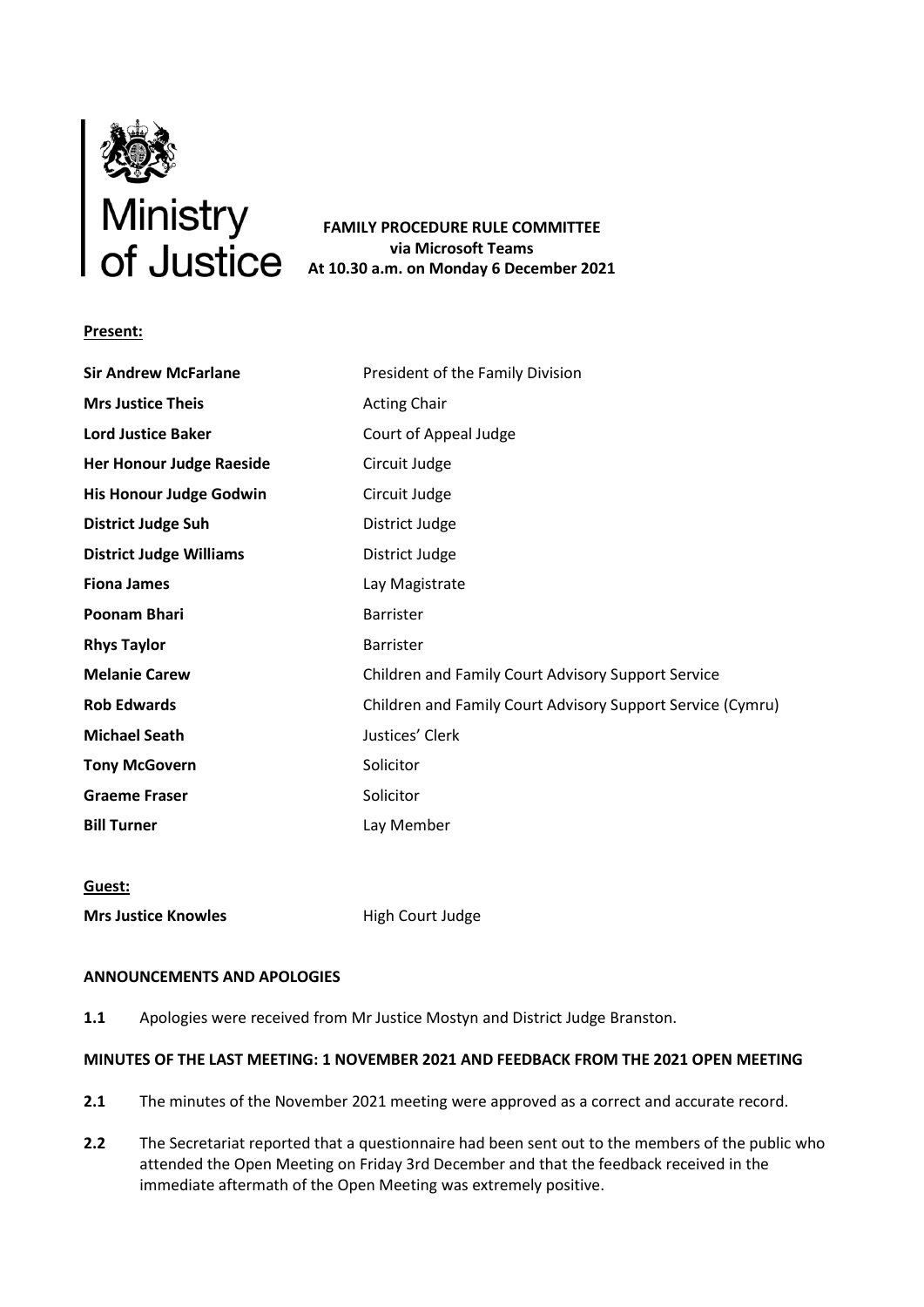### **ACTIONS LOG**

**3.1** MoJ Policy provided a brief update on the status of the action points not covered by the agenda.

### **MATTERS ARISING**

### **Update on Justice Website Corrections**

**4.1** MoJ Policy provided a short update on the work they have undertaken to correct anomalies identified on the FPR webpages and outlined the planned next steps to address these.

#### **PD36M changes**

**4.2** MoJ Legal confirmed that further changes to PD36M are ready for inclusion under PD Update No 10 of 2021.

**ACTION POINT 1: MoJ Legal to confirm with the President when Designated Family Judge (DFJ) consent to the mandating of the online system in their areas has been received.** 

### **Summaries of the Family Procedure Rules (FPR) for Unrepresented Parties**

**4.3** MoJ Policy confirmed that the consolidated FPR summaries have been added to the Justice site under the 'Foreword and Summary of the Rules' tab.

**ACTION POINT 2: MoJ Policy to send the Committee a link to the summaries. ACTION POINT 3: MoJ Policy to contact the relevant Judicial Assistants to thank them for their work in drafting the summaries.**

## **Oral Renewal of PTA Applications**

**4.4** MoJ Policy reported that the issue had initially been scheduled for discussion at the December 2021 meeting but following consideration by MoJ Policy and Legal it was agreed that further background material would be necessary first. The issue will be included on the February 2022 agenda instead and will be added to the Priorities table as a Tier 2 project.

## **Adoption Online Pilot PD**

- **4.5** HMCTS reported that work is underway to develop a process to allow for adoption order applications to be made and progressed via an online system. Officials anticipated that the system will be available for use from early 2022, initially for post-placement order adoption applications with other types of applications being added over time.
- **4.6** The Committee agreed it would be preferable for members to consider the relevant Practice Direction before it is finalised and asked to be kept sighted on work relating to Parental Orders.

## **ACTION POINT 4: HMCTS to adapt work programme to include seeking the Committee's view into the process.**

**ACTION POINT 5: Issue to return as a substantive agenda item in February 2022.**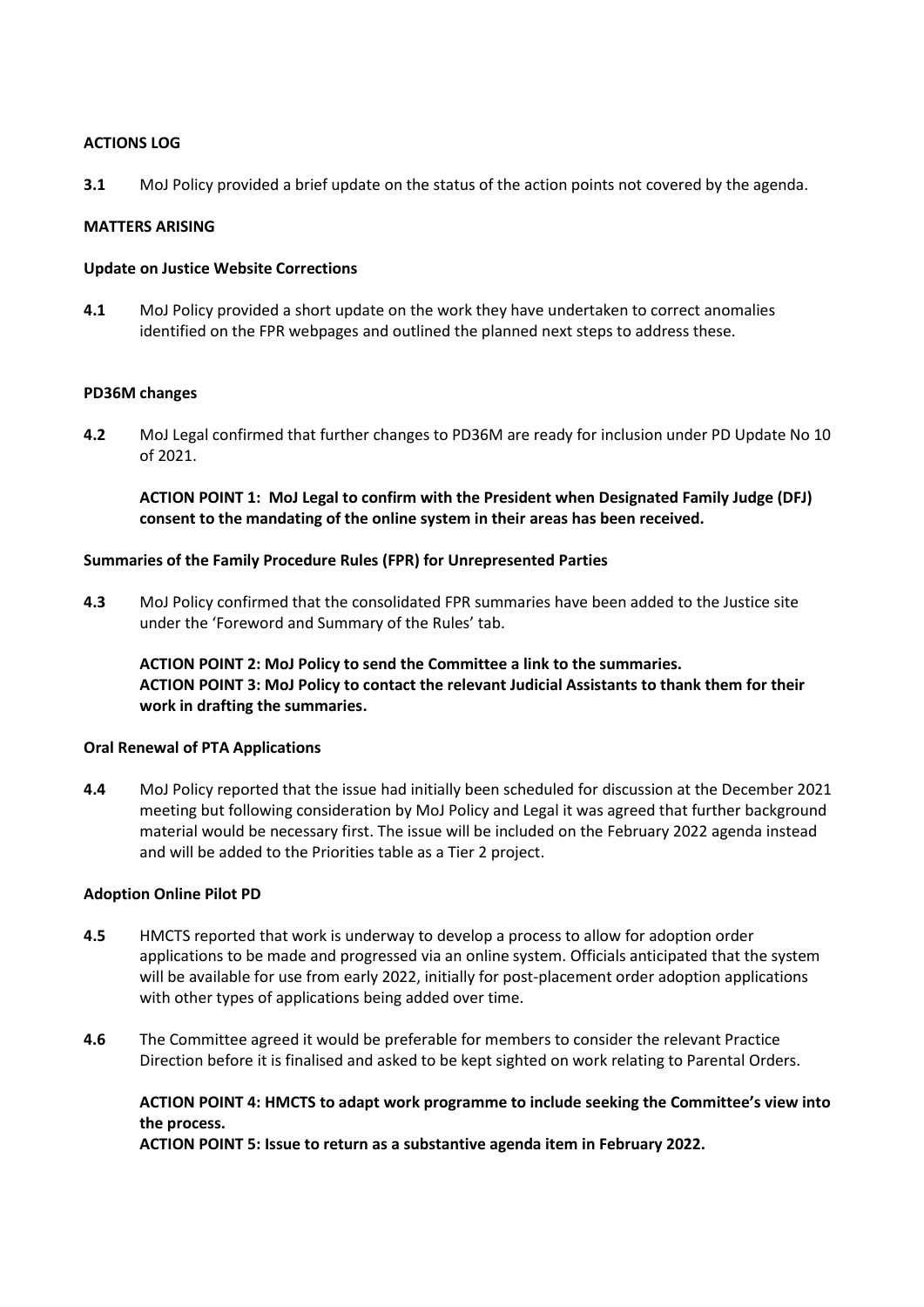## **Guidance for Trial Witness Statements**

**4.7** The President of the Family Division ('the President') noted that a memorandum regarding the drafting of witness statements has been prepared and he will consider the draft. The Committee agreed that the issue does not need to return at a future meeting.

### **PD36Q Update**

**4.8** MoJ Policy updated the Committee on the obligation on DFJs to share information regarding variations to CAP within their local justice areas with relevant parties.

## **ACTION POINT 6: To return with a further update in February 2022.**

#### **PRIORITIES TABLE AND PD UPDATES**

- **5.1** MoJ Policy reported that several new priorities had been added to the Committee's Priorities Table.
- **5.2** MoJ Legal reported no further update in regard to the PD annex.

## **STANDING ITEM: PRIVATE LAW REFORM**

- **6.1** MoJ Policy provided a further update following the paper presented in November 2021 on the development of the Investigative Approach core pilot model. MoJ Legal subsequently provided a detailed overview of the specific changes that had been made to the draft pilot Practice Direction since it was last seen by the Committee. Members made a series of points about the drafting and the impact of the changes on existing PDs.
- **6.2** The Committee agreed that the final draft of the PD should be sent to the President and the relevant MoJ Minister for approval.

**ACTION POINT 7: MoJ Policy to confirm with HMCTS about sending the C8 to Cafcass. ACTION POINT 8: MoJ Legal to work with Justices' Legal Adviser member outside of Committee to clarify wording on provisions for Justice Legal Advisers. ACTION POINT 9: MoJ Legal to incorporate feedback from Committee members into the final draft of the PD.** 

#### **DOMESTIC ABUSE ACT IMPLEMENTATION UPDATE**

- **7.1** MoJ Policy updated the Committee on proposed New Practice Direction 3B, which covers the the prohibition of cross-examination in person in family proceedings.
- **7.2** MoJ Policy further updated members on the plans for consulting on the new measures and the proposals for statutory guidance that are planned to accompany the proposed measures.
- **7.3** The Committee asked for clarification in certain areas of the proposed statutory guidance, particularly in relation to the section relating to the 'alternative means to cross examine'.

# **ACTION POINT 10: The Committee (and the Domestic Abuse Working Group) to be given the opportunity to see the responses to the consultation as early as possible.**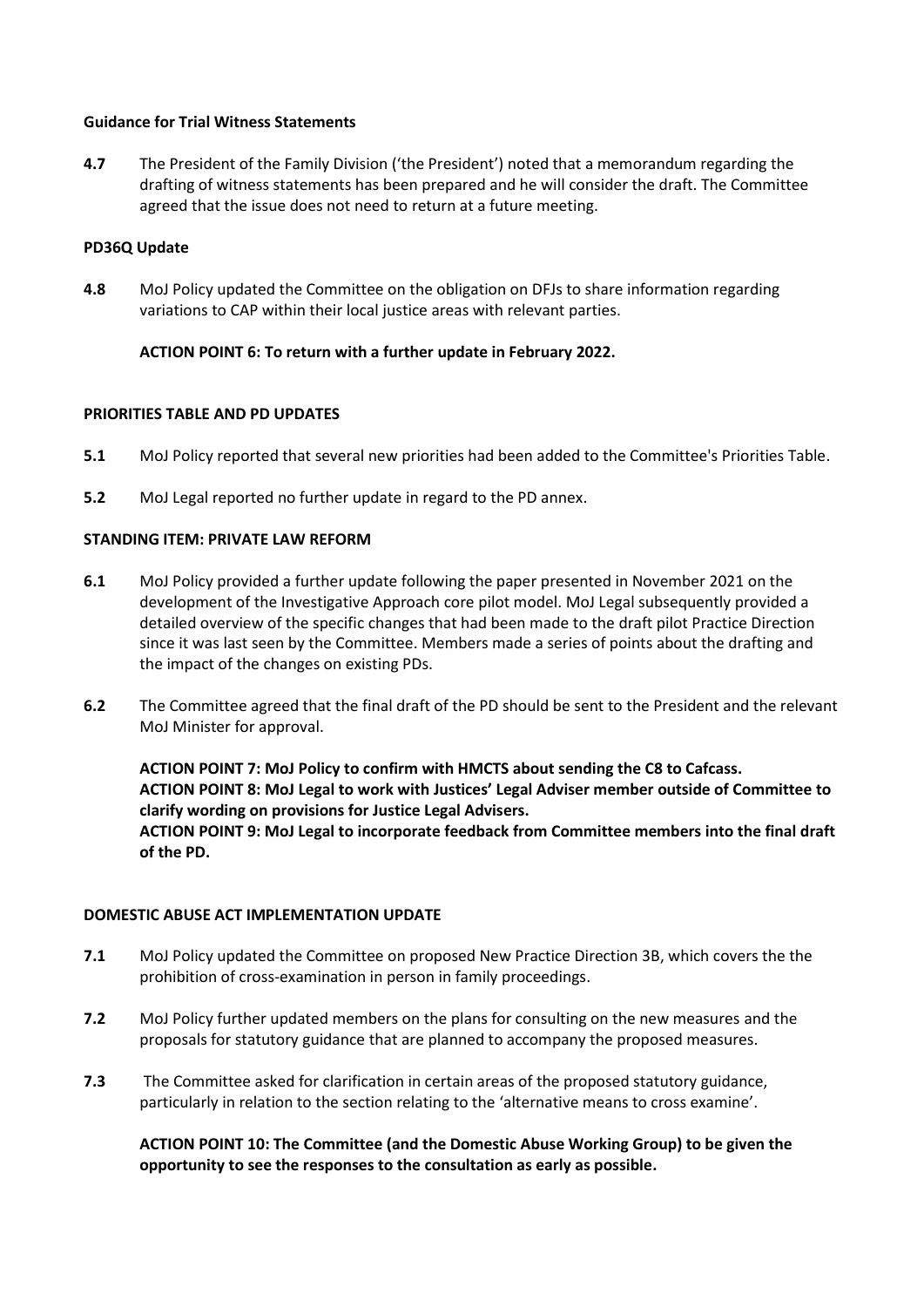## **SUBSTANTIVE ITEMS**

# **UKSC GvG**

- **8.1** MoJ Policy gave an update on the work on the International Family Working Group (IFWG) on the implementation of the UK Supreme Court judgment in G v G.
- **8.2** The IFWG recommended that PD12F should be amended to insert a reference to the '*Practice Guidance on Case Management in International Child Abduction Cases*' once it has been finalised, but that in the meantime a small change to PD12F should be undertaken straight away.

# **ACTION POINT 11: MoJ Policy to provide a further update in February 2022.**

## **DEED POLL NAME CHANGES**

**9.1** MoJ Policy updated the Committee on the timetable for the remaining work involved. The Committee raised concerns in relation to the disparity between adult and child fees for name changes and asked whether consideration should be provided within the timetable if no further movement is made on the fees issue.

# **ACTION POINT 12: Issue to return for an update in February 2022.**

## **MEDIATION VOUCHERS UPDATE**

**10.1** MoJ Policy provided the Committee with an update on the Mediation Vouchers programme, reporting that the scheme has been very successful and usage numbers have increased during its life. The Committee said that they recognised the importance and effectiveness of the programme and hoped that it will continue to expand.

## **ENFORCEMENT OF FINANCIAL REMEDY AWARDS**

- **11.1** MoJ Policy provided an update on the recent meeting of the Enforcement Working Group in which it was proposed that a new standard directions order for general enforcement applications be piloted for a year from the end of May 2022. MoJ Policy asked for the Committee's agreement to this recommendation.
- **11.2** The Committee advised the proposals would benefit from some additional fine tuning from those with direct enforcement experience but agreed that this could take place within the existing timetable for the development and implementation of the pilot. A concern was also raised regarding the level of judiciary who should issue the order.

## **ACTION POINT 13: MoJ Policy to return with an update in February.**

# **DRAFT RULES MIRRORING CPR PROVISIONS ON SEEKING PERMISSION TO APPEAL AT ADJOURNED HEARINGS**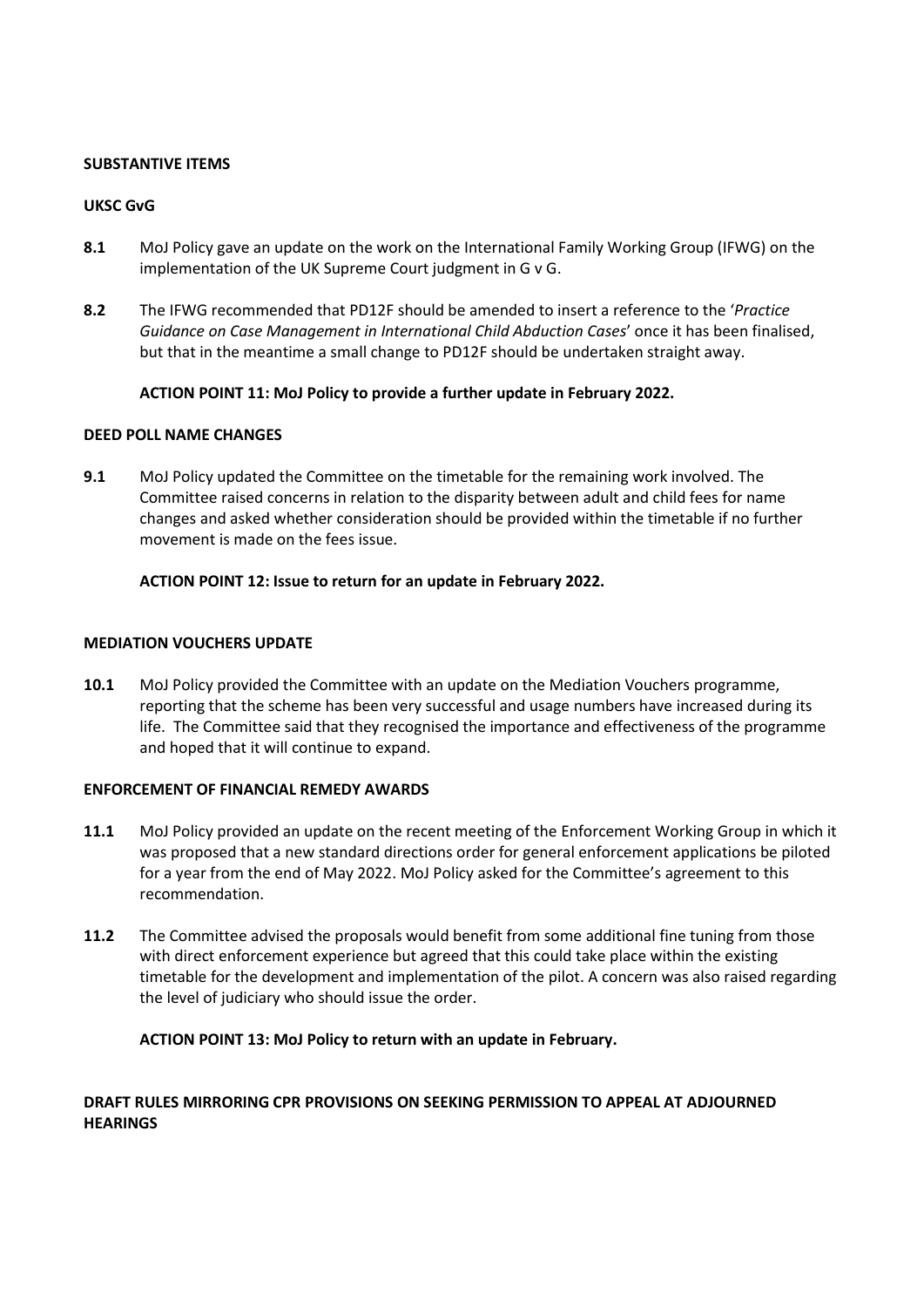- **12.1** MoJ Legal spoke to changes recently made by the Civil Procedure Rule Committee (CPRC) regarding changes to Parts 40 and 52 of the Civil Procedure Rules (CPR) in relation to when applications for permission to appeal may be made. The Committee took the decision in November 2021 to mirror the changes to the CPR in the FPR 2010 amending SI which is due to be laid in January 2022. However, the Joint Committee on Statutory Instruments (JCSI) subsequently reported the CPR changes for defective drafting and the Committee were asked whether they would wish to follow the CPR drafting as it stands or to remedy the issues picked up by the JCSI.
- **12.2** The Committee stated that although preference was given to mirroring the changes made to the CPR, that they would prefer to adopt the alternative approach which spells out the proposition more explicitly. MoJ Legal confirmed that this preference will be drafted for inclusion within the upcoming SI.

# **JCSI REPORT IN RELATION TO THE FAMILY PROCEDURE (AMENDMENT No.2) RULES 2021**

**13.1** MoJ Legal noted that the Family Procedure (Amendment No. 2) Rules 2021 had been reported by the JCSI for not citing section 79(1) of the Courts Act 2003 as one of the powers under which the SI was made, and for not being clear about the level of consultation which underpinned the measures in the SI. The Committee agreed that this will need to be kept in mind when the Committee makes future decisions on who and when, and in what manner, they consult with in relation to proposed amendments to the FPR.

## **FAMILY PROCEDURE (AMENDMENT) RULES 2022**

- **14.1** MoJ Policy set out the timeline to be achieved in order to meet the proposed laying date for the Family Procedure (Amendment) Rules 2022. Committee members noted the point at which they will be asked the sign the SI.
- **14.2** The Committee agreed that an advance copy of the Rules could be sent to the author of the 'Red Book' under embargo, at the same time to which it goes to members for signing.

**ACTION POINT 14: MoJ Policy to arrange for the author of the 'Red Book' to receive a clearly marked "not for forwarding" copy of the Family Procedure (Amendment) Rules 2022.**

## **H v AN ADOPTION AGENCY JUDGMENT**

**15.1** MoJ Policy updated the Committee on the establishment of the Working Group set up to consider Mr Justice Macdonald's second judgment in the case of H v An Adoption Agency and presented a timeline for when the group should meet and consider the issues raised. The Committee agreed to the proposals regarding the remit and timeframe for the Working Group's activities.

## **INFORMATION SHARING – IMMIGRATION PROCEEDINGS**

**16.1** MoJ Policy updated the Committee on their latest engagement with Home Office officials.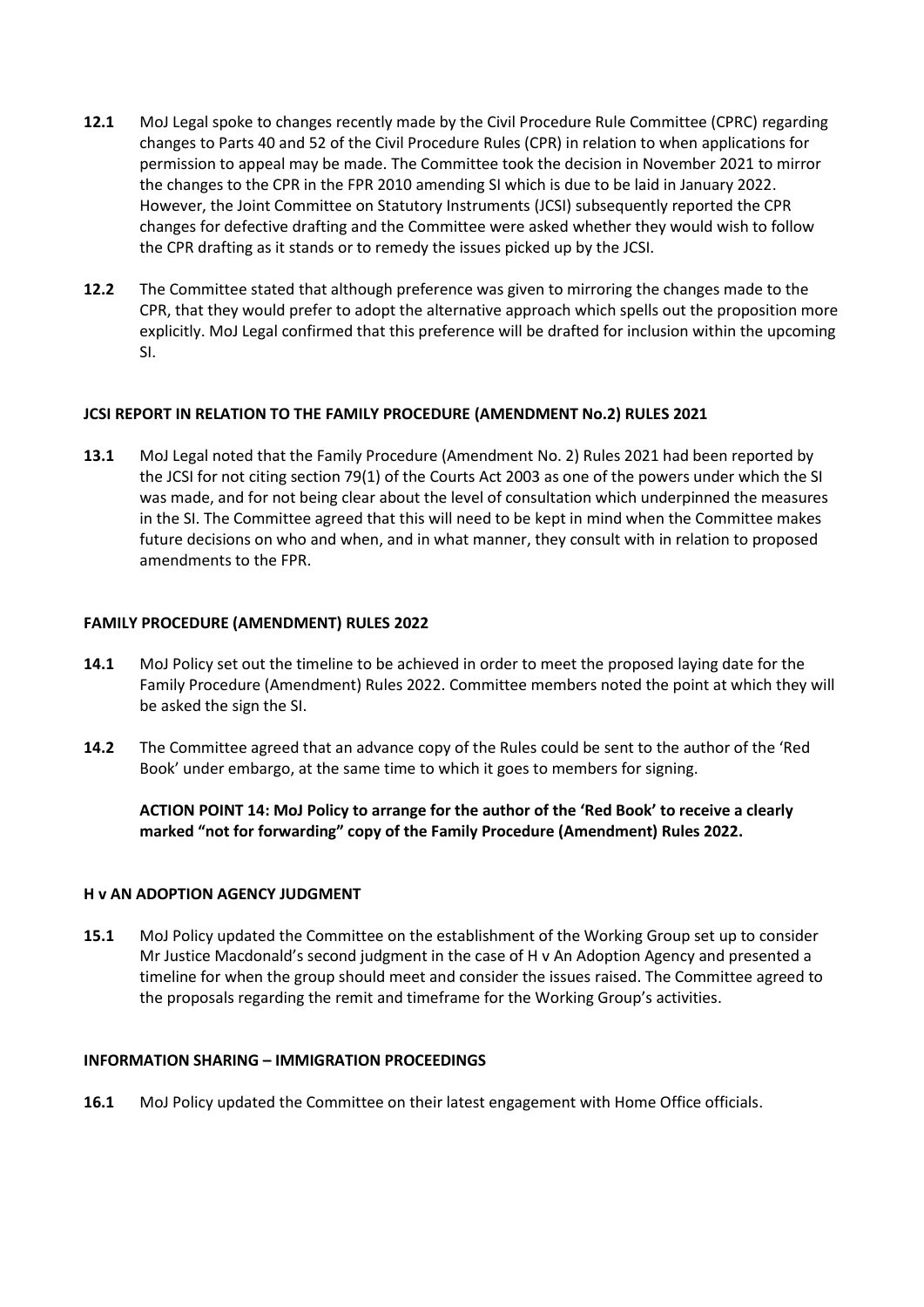**16.2** The Committee agreed there were concerns around the additional resource and time implications presented by the current proposals for resolving the issue and recommended that the Secretariat hold further discussions with Home Office officials before proceeding.

**ACTION POINT 15: Secretariat to discuss the issue further with Home Office officials and return with an update in February.**

## **FORWARD PLANNING AND UPCOMING MEETINGS**

### **OTHER PROCEDURE RULE COMMITTEES AND FAMILY PROCEDURE RULE COMMITTEE LINK**

#### **a) Civil Procedure Rule Committee**

**17.1** MoJ Policy met with the Secretary of the Civil Procedure Rule Committee and no specific point of interest was raised in discussion.

#### **b) Court of Protection Procedure Rule Committee**

**17.2** MoJ Policy reported from the meeting with the Court of Protection Rule Committee. No specific point of interest was raised in discussion.

# **FORMS WORKING GROUP UPDATE**

- **18.1** MoJ Policy reported that the Forms Working Group meeting scheduled for 25 November 2021 had been postponed as consideration of the standalone DA form has been referred to the DA Working Group; and data in relation to the potential Parental Responsibility Agreement form issue is not available. A further update will be provided in February 2022.
- **18.2** MoJ Policy presented the D81 form for the Committee's approval. MoJ Policy reported that time has been factored into the amendment timetable to deal with the language updates as part of the Divorce Dissolution and Separation Act (DDSA) changes at a later date as part of the ongoing implementation project.
- **18.3** The Committee asked for clarification on the impact of those divorces in the system within the system when the form comes into operation and noted a wording amendment in relation to pensions expert reports.

**ACTION POINT 16: MoJ Policy to return in February with an update on the Parental Responsibility Agreement form. ACTION POINT 17: MoJ Policy to consider the points raised on the D81 Form.**

#### **DRAFT FEBRUARY 2022 AGENDA**

**19.1** MoJ Policy advised that the draft February agenda will be updated following this meeting.

#### **ANY OTHER BUSINESS**

**a) Guidance for drafting orders**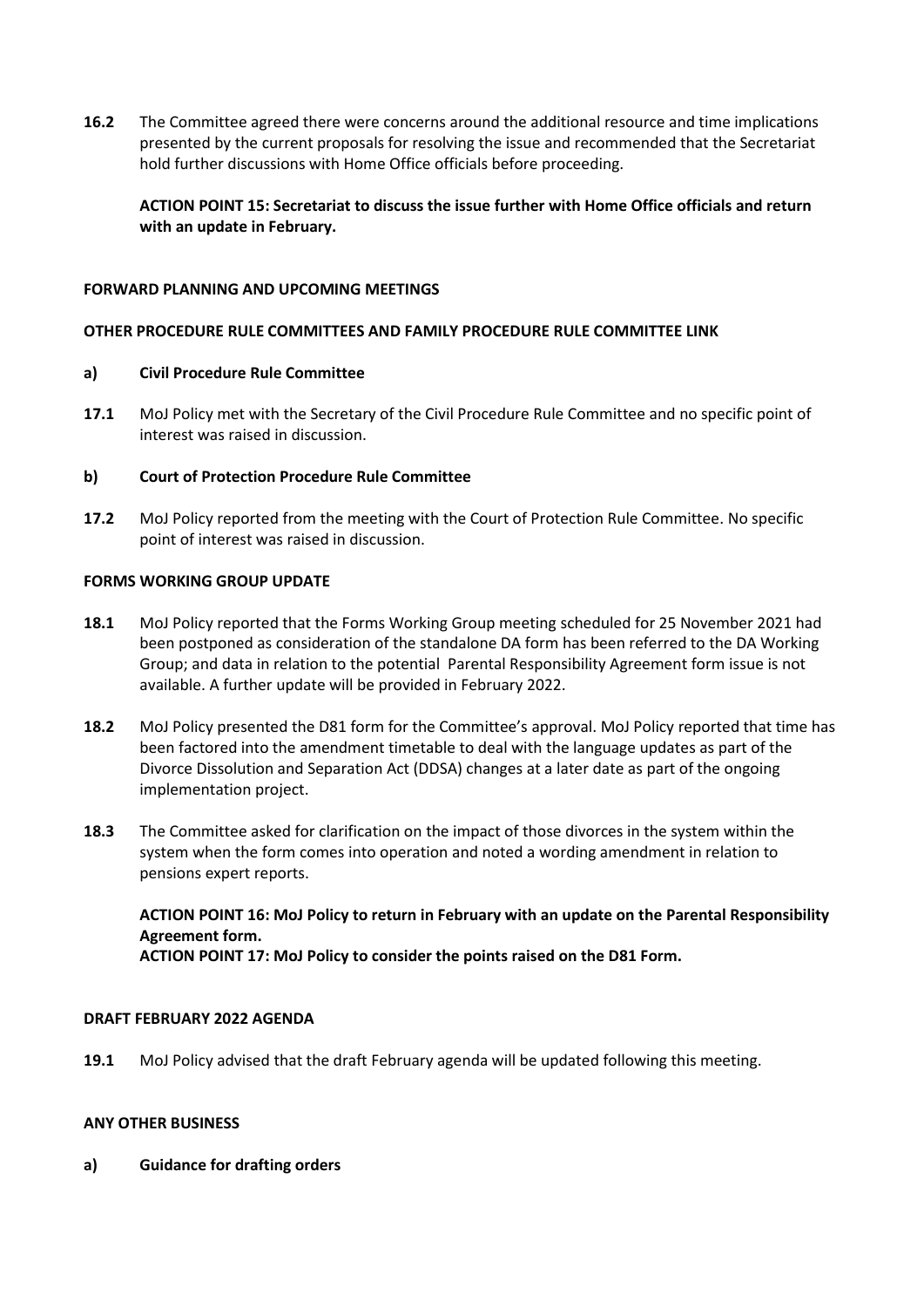**20.1** Members noted that guidance, raised at the October meeting which is aimed at streamlining the process of amending and finalising an order, had now been finalised and agreed recognition of this should be formally recorded in the minutes.

### **b) New Family Law Act form**

**20.2** The Committee discussed concerns, raised by some District Judges, about the new Family Law Act (FLA) (Apply for a non-molestation or occupation order) form. The Committee noted the concerns raised and referred the matter to the Secretariat for follow-up work.

#### **ACTION POINT 18: MoJ Policy to ensure colleagues at HMCTS are aware of the concerns raised.**

#### **c) Electronic access to family files**

- **20.3** The Committee discussed judicial access arrangements and whether it was appropriate for all judges to have access to electronic family files across England and Wales.
- **20.4** HMCTS outlined the access arrangements and planned data protection safeguards which have been agreed and the process for implementing them. HMCTS reassured the Committee that there is also the ability for the Lead Judge in each area to monitor the position.
- **20.5** The President asked for further information about how further safeguards are being implemented.

#### **ACTION POINT 19: HMCTS to return in February with a short paper on this.**

#### **d) Relationship between Guidance Notes and the Rules**

**20.6** The Committee discussed the relationship between guidance notes and the Rules. Members noted that it might make sense to link content on the Rules online with the President's guidance.

#### **ACTION POINT 20: MoJ Policy to consider how to progress this query.**

#### **e) Data breaches and Police disclosure**

**20.7** MoJ Policy raised an issue relating to data breaches and police disclosure, which had been referred to the Committee following consideration by the Family Business Authority. The Committee agreed it should return as a substantive issue at the February 2022 meeting.

# **ACTION POINT 21: MoJ Policy to bring a paper to the February 2022 meeting to support a full item on the topic.**

# **DATE OF NEXT MEETING**

**21.1** The next meeting will be held on Monday 7 February 2022. This will be a hybrid meeting so will be undertaken in person at QBIM, Queens Building, Royal Courts of Justice and remotely by MS Teams.

Simon Qasim – Secretariat December 2021